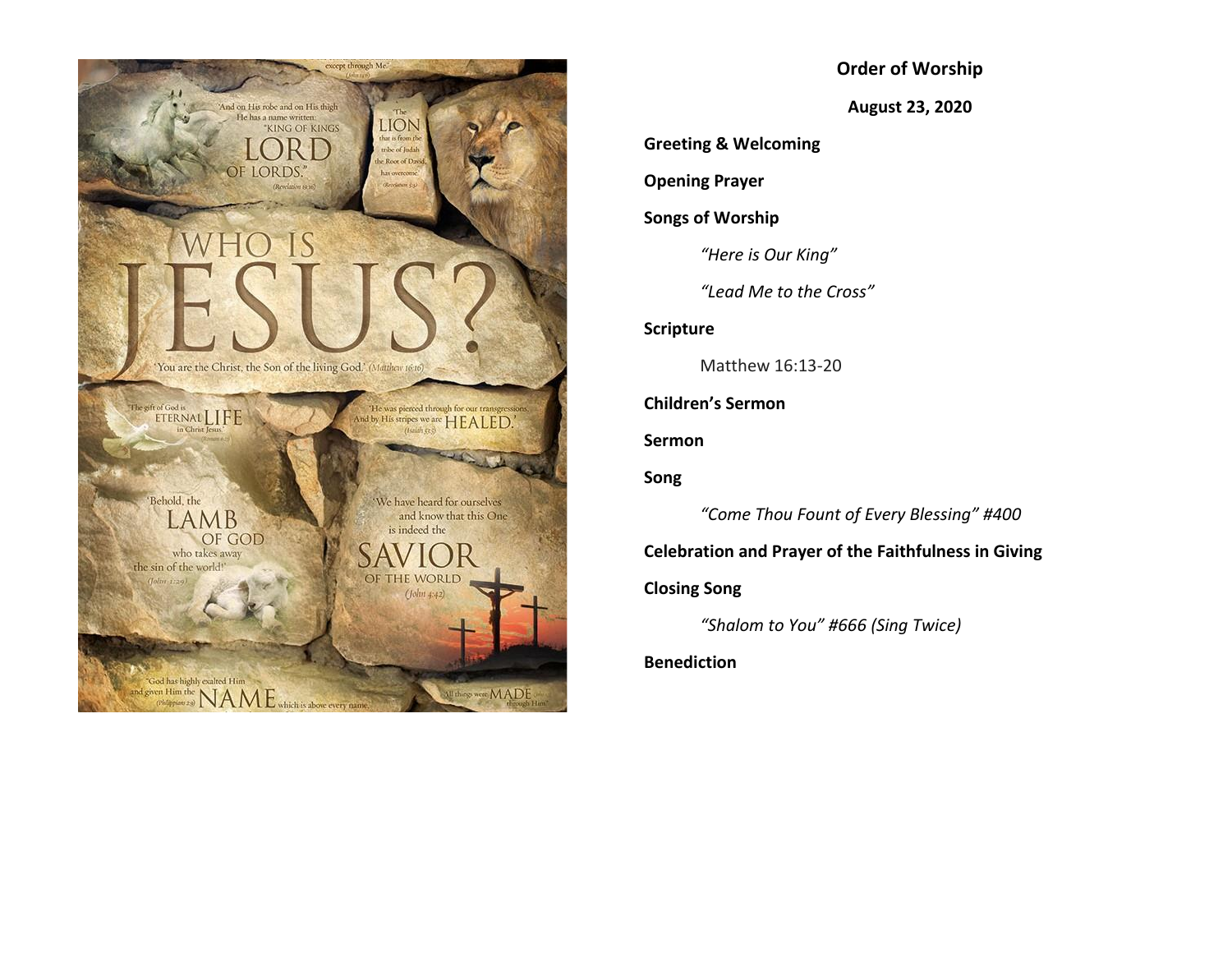### *Here is Our King*

#### **Chorus:**

Here is our King, Here is our Love Here is our God who's come To bring us back to Him He is the One, he is Jesus

## **Verse 1:**

From wherever spring arrives to heal the ground To heal the ground From wherever searching comes the look itself A trace of what we're looking for So be quiet now and wait The ocean is growing The tide is coming in Here it is

## **Verse 2:**

And what was said to the rose To make it unfold Was said to me here in my chest So be quiet now and rest So be quiet now and rest The ocean is growing The tide is coming in Here it is

#### **Bridge:**

Majesty! Finally! Majesty! Finally!

## *Lead Me to the Cross*

#### **Verse 1:**

Savior, I come, I quiet my soul, remember Redemption's hill where your blood was spilled For my ransom Everything I once held dear I count it all as lost

### **Chorus:**

Lead me to the cross Where Your love poured out Bring me to my knees Lord, I lay me down Rid me of myself I belong to You Oh, lead me Lead me to the cross

## **Verse 2:**

You were as I, tempted and trialed, human The Word became flesh Bore my sin and death Now You're risen Everything I once held dear I count it all as lost

# **Bridge:**

To Your heart To Your heart Lead me to Your heart Lead me to Your heart